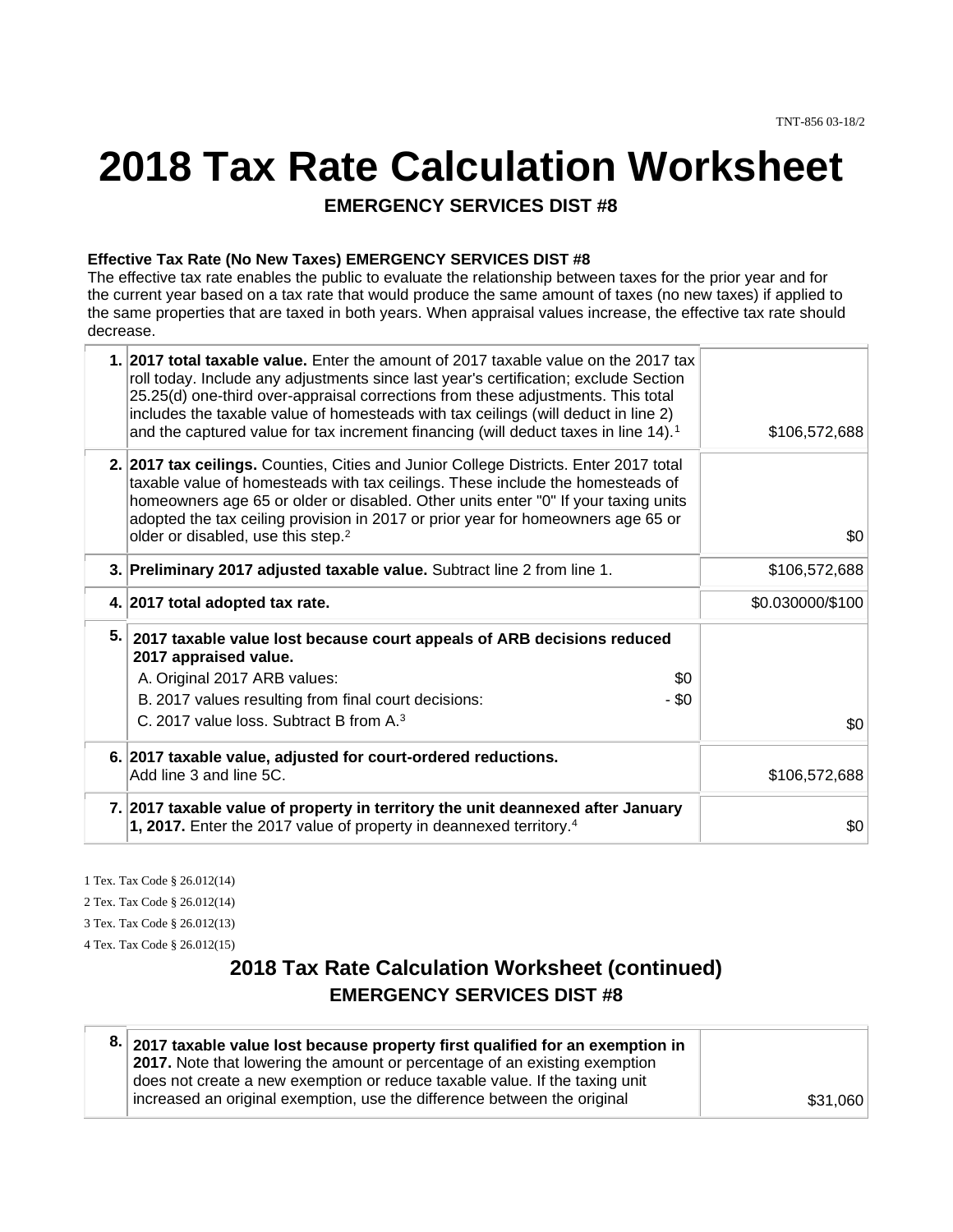|     | exempted amount and the increased exempted amount. Do not include value<br>lost due to freeport or "goods-in-transit" exemptions.                                                                                                                                                                                                                                                             |               |
|-----|-----------------------------------------------------------------------------------------------------------------------------------------------------------------------------------------------------------------------------------------------------------------------------------------------------------------------------------------------------------------------------------------------|---------------|
|     | A. Absolute exemptions. Use 2017 market value:<br>\$0                                                                                                                                                                                                                                                                                                                                         |               |
|     | B. Partial exemptions. 2018 exemption amount or                                                                                                                                                                                                                                                                                                                                               |               |
|     | 2018 percentage exemption times 2017 value:<br>$+$ \$31,060                                                                                                                                                                                                                                                                                                                                   |               |
|     | C. Value loss, Add A and B. <sup>5</sup>                                                                                                                                                                                                                                                                                                                                                      |               |
| 9.  | 2017 taxable value lost because property first qualified for agricultural<br>appraisal (1-d or 1-d-1), timber appraisal, recreational/scenic appraisal or<br>public access airport special appraisal in 2018. Use only those properties that<br>first qualified in 2018; do not use properties that qualified in 2017.                                                                        |               |
|     | A. 2017 market value:<br>\$0                                                                                                                                                                                                                                                                                                                                                                  |               |
|     | $-$ \$0<br>B. 2018 productivity or special appraised value:                                                                                                                                                                                                                                                                                                                                   |               |
|     | C. Value loss. Subtract B from A. <sup>6</sup>                                                                                                                                                                                                                                                                                                                                                | \$0           |
|     | 10. Total adjustments for lost value. Add lines 7, 8C and 9C.                                                                                                                                                                                                                                                                                                                                 | \$31,060      |
|     | 11. 2017 adjusted taxable value. Subtract line 10 from line 6.                                                                                                                                                                                                                                                                                                                                | \$106,541,628 |
|     | 12. Adjusted 2017 taxes. Multiply line 4 by line 11 and divide by \$100.                                                                                                                                                                                                                                                                                                                      | \$31,962      |
|     | 13. Taxes refunded for years preceding tax year 2017. Enter the amount of taxes<br>refunded by the taxing unit for tax years preceding tax year 2017. Types of<br>refunds include court decisions, Tax Code § 25.25(b) and (c) corrections and Tax<br>Code § 31.11 payment errors. Do not include refunds for tax year 2017. This line<br>applies only to tax years preceding tax year 2017.7 | \$0           |
|     | 14. Taxes in tax increment financing (TIF) for tax year 2017. Enter the amount of<br>taxes paid into the tax increment fund for a reinvestment zone as agreed by the<br>taxing unit. If the unit has no 2018 captured appraised value in Line 16D, enter<br>$"0"$ .                                                                                                                           | \$0           |
|     | 15. Adjusted 2017 taxes with refunds and TIF adjustment. Add lines 12 and 13,<br>subtract line 14.9                                                                                                                                                                                                                                                                                           | \$31,962      |
| 16. | Total 2018 taxable value on the 2018 certified appraisal roll today. This<br>value includes only certified values and includes the total taxable value of<br>homesteads with tax ceilings (will deduct in line 18). These homesteads includes<br>homeowners age 65 or older or disabled. <sup>10</sup>                                                                                        |               |
|     | A. Certified values only:<br>\$105,198,200                                                                                                                                                                                                                                                                                                                                                    |               |
|     | B. Counties: Include railroad rolling stock values<br>certified by the Comptroller's office:<br>$+$ \$0                                                                                                                                                                                                                                                                                       |               |
|     |                                                                                                                                                                                                                                                                                                                                                                                               |               |

5 Tex. Tax Code § 26.012(15) 6 Tex. Tax Code § 26.012(15) 7 Tex. Tax Code § 26.012(13) 8 Tex. Tax Code § 26.03(c) 9 Tex. Tax Code § 26.012(13) 10 Tex. Tax Code § 26.012(15)

> **2018 Tax Rate Calculation Worksheet (continued) EMERGENCY SERVICES DIST #8**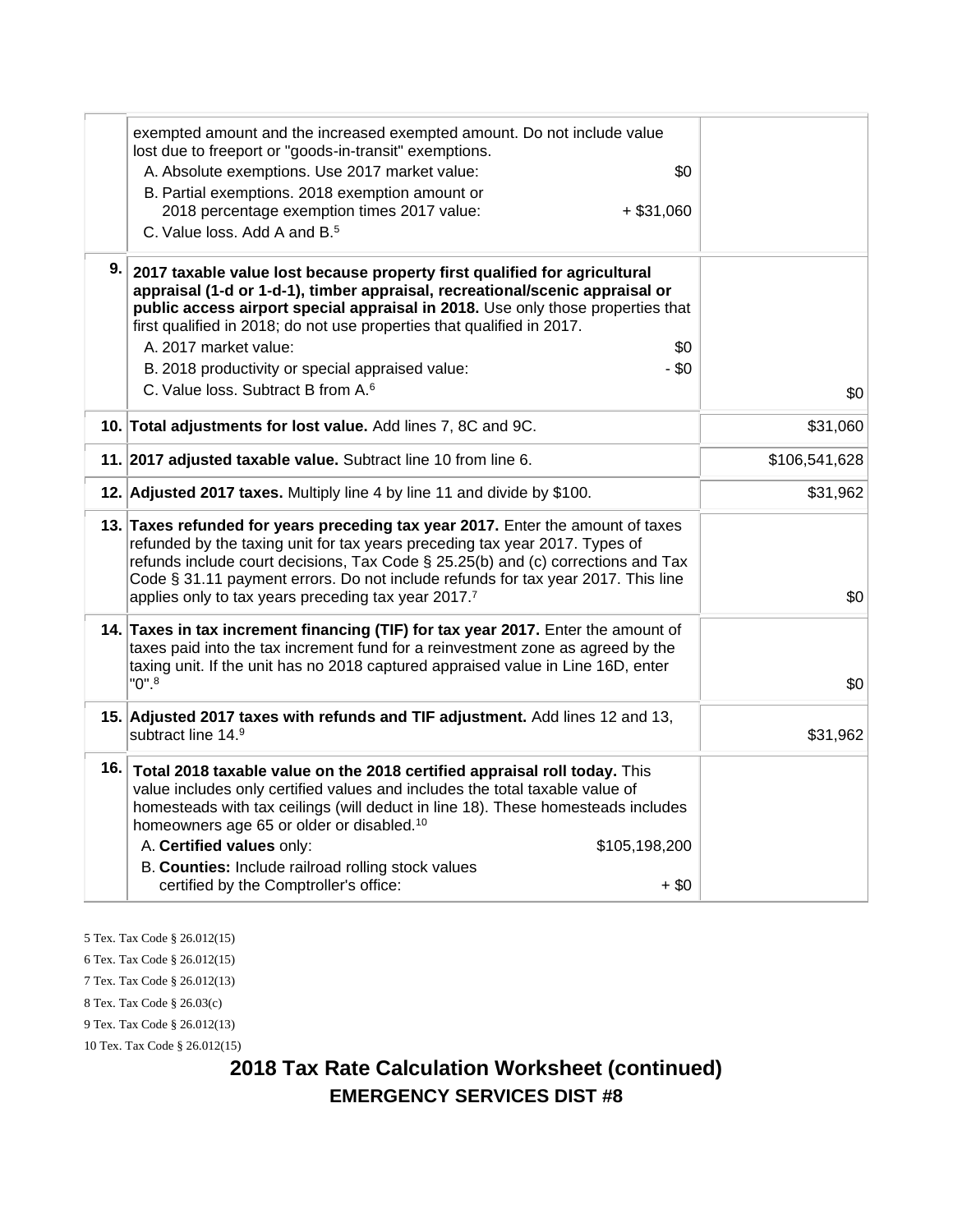| 16.<br>(cont.) | C. Pollution control and energy storage system<br>exemption: Deduct the value of property<br>exempted for the current tax year for the first time<br>as pollution control or energy storage system<br>$-$ \$0<br>property:<br>D. Tax increment financing: Deduct the 2018<br>captured appraised value of property taxable by a<br>taxing unit in a tax increment financing zone for<br>which the 2018 taxes will be deposited into the tax                                                                                                                                                                                                                                                                                                                                                                                                                                                                                                                                                                                                                                                                                                                                                                                                                                         |               |
|----------------|------------------------------------------------------------------------------------------------------------------------------------------------------------------------------------------------------------------------------------------------------------------------------------------------------------------------------------------------------------------------------------------------------------------------------------------------------------------------------------------------------------------------------------------------------------------------------------------------------------------------------------------------------------------------------------------------------------------------------------------------------------------------------------------------------------------------------------------------------------------------------------------------------------------------------------------------------------------------------------------------------------------------------------------------------------------------------------------------------------------------------------------------------------------------------------------------------------------------------------------------------------------------------------|---------------|
|                | increment fund. Do not include any new property<br>value that will be included in line 21 below. <sup>11</sup><br>$-$ \$0<br>E. Total 2018 value. Add A and B, then subtract C<br>and D.                                                                                                                                                                                                                                                                                                                                                                                                                                                                                                                                                                                                                                                                                                                                                                                                                                                                                                                                                                                                                                                                                           | \$105,198,200 |
| 17.            | Total value of properties under protest or not included on certified<br>appraisal roll. <sup>12</sup><br>A. 2018 taxable value of properties under protest.<br>The chief appraiser certifies a list of properties still<br>under ARB protest. The list shows the appraisal<br>district's value and the taxpayer's claimed value, if<br>any or an estimate of the value if the taxpayer<br>wins. For each of the properties under protest, use<br>the lowest of these values. Enter the total value. <sup>13</sup><br>\$300,096<br>B. 2018 value of properties not under protest or<br>included on certified appraisal roll. The chief<br>appraiser gives taxing units a list of those taxable<br>properties that the chief appraiser knows about<br>but are not included at appraisal roll certification.<br>These properties also are not on the list of<br>properties that are still under protest. On this list of<br>properties, the chief appraiser includes the market<br>value, appraised value and exemptions for the<br>preceding year and a reasonable estimate of the<br>market value, appraised value and exemptions for<br>the current year. Use the lower market, appraised<br>or taxable value (as appropriate). Enter the total<br>value. <sup>14</sup><br>$+$ \$0 |               |

11 Tex. Tax Code § 26.03(c) 12 Tex. Tax Code § 26.01(c) 13 Tex. Tax Code § 26.04 and 26.041 14 Tex. Tax Code § 26.04 and 26.041

## **2018 Tax Rate Calculation Worksheet (continued) EMERGENCY SERVICES DIST #8**

|                       | 17. C. Total value under protest or not certified. Add |           |
|-----------------------|--------------------------------------------------------|-----------|
| $ _{\text{(cont.)}} $ | A and B.                                               | \$300,096 |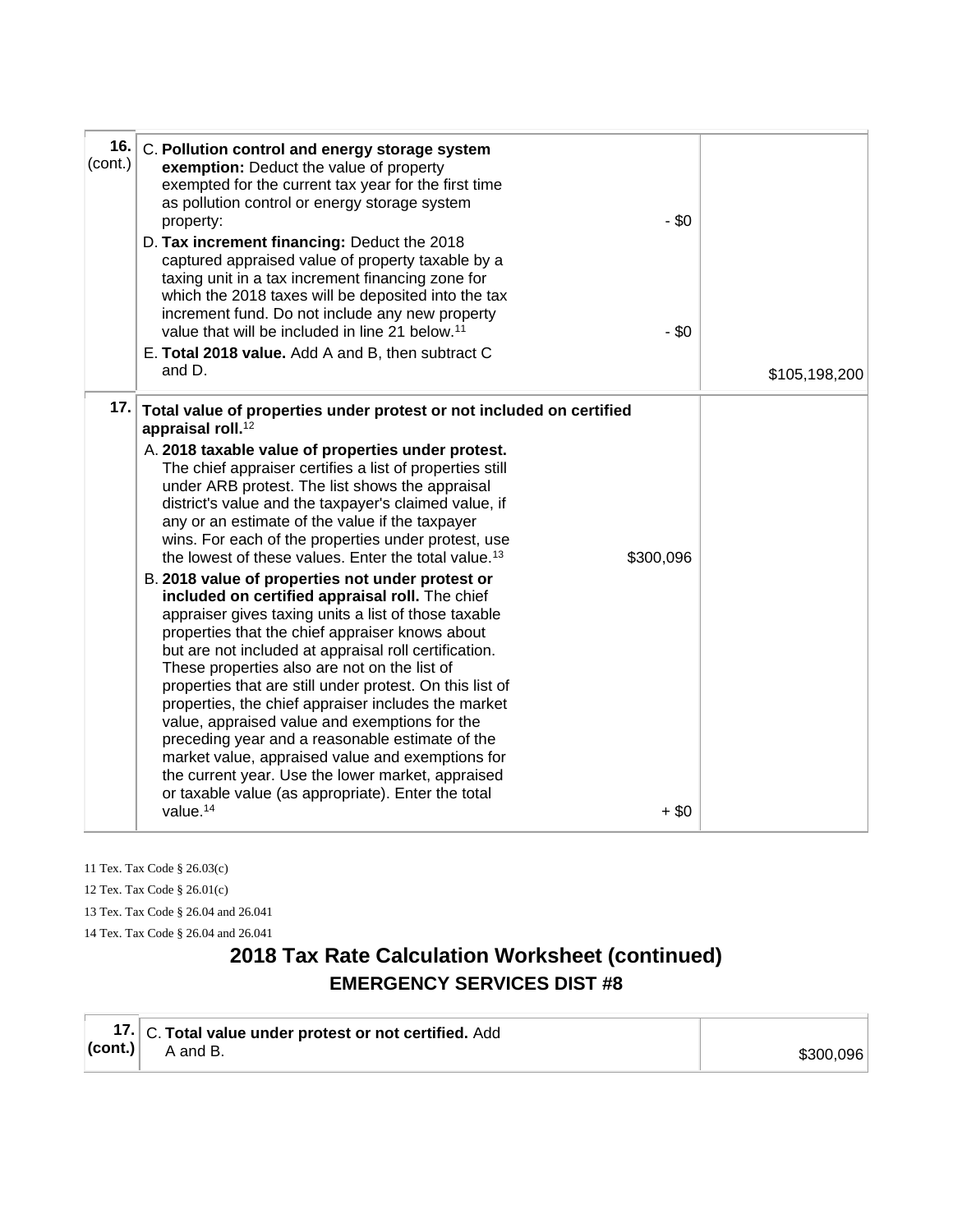| 18. 2018 tax ceilings. Counties, cities and junior colleges enter 2018 total taxable<br>value of homesteads with tax ceilings. These include the homesteads of<br>homeowners age 65 or older or disabled. Other taxing units enter "0". If your<br>taxing units adopted the tax ceiling provision in 2017 or prior year for<br>homeowners age 65 or older or disabled, use this step. <sup>15</sup>                                                                                                                                                                                                                                            | \$0            |
|------------------------------------------------------------------------------------------------------------------------------------------------------------------------------------------------------------------------------------------------------------------------------------------------------------------------------------------------------------------------------------------------------------------------------------------------------------------------------------------------------------------------------------------------------------------------------------------------------------------------------------------------|----------------|
| 19. 2018 total taxable value. Add lines 16E and 17C. Subtract line 18.                                                                                                                                                                                                                                                                                                                                                                                                                                                                                                                                                                         | \$105,498,296  |
| 20. Total 2018 taxable value of properties in territory annexed after January 1,<br>2008. Include both real and personal property. Enter the 2018 value of property<br>in territory annexed. <sup>16</sup>                                                                                                                                                                                                                                                                                                                                                                                                                                     | \$0            |
| 21. Total 2018 taxable value of new improvements and new personal property<br>located in new improvements. New means the item was not on the appraisal<br>roll in 2017. An improvement is a building, structure, fixture or fence erected on<br>or affixed to land. New additions to existing improvements may be included if<br>the appraised value can be determined. New personal property in a new<br>improvement must have been brought into the taxing unit after January 1, 2017<br>and be located in a new improvement. New improvements do include property<br>on which a tax abatement agreement has expired for 2018. <sup>17</sup> | \$744,695      |
| 22. Total adjustments to the 2018 taxable value. Add lines 20 and 21.                                                                                                                                                                                                                                                                                                                                                                                                                                                                                                                                                                          | \$744,695      |
| 23. 2018 adjusted taxable value. Subtract line 22 from line 19.                                                                                                                                                                                                                                                                                                                                                                                                                                                                                                                                                                                | \$104,753,601  |
| 24. 2018 effective tax rate. Divide line 15 by line 23 and multiply by \$100. <sup>18</sup>                                                                                                                                                                                                                                                                                                                                                                                                                                                                                                                                                    | \$0.0305/\$100 |
| 25. COUNTIES ONLY. Add together the effective tax rates for each type of tax the<br>county levies. The total is the 2018 county effective tax rate. <sup>19</sup>                                                                                                                                                                                                                                                                                                                                                                                                                                                                              | $$$ / $$$ 100  |
|                                                                                                                                                                                                                                                                                                                                                                                                                                                                                                                                                                                                                                                |                |

15 Tex. Tax Code § 26.012(6) 16 Tex. Tax Code § 26.012(17) 17 Tex. Tax Code § 26.012(17) 18 Tex. Tax Code § 26.04(c) 19 Tex. Tax Code § 26.04(d)

#### **Rollback Tax Rate EMERGENCY SERVICES DIST #8**

The rollback tax rate is split into two separate rates:

Maintenance and Operations (M&O): The M&O portion is the tax rate that is needed to raise the same amount of taxes that the taxing unit levied in the prior year plus eight percent. This rate accounts for such things as salaries, utilities and day-to-day operations.

**Debt:** The debt tax rate includes the debt service necessary to pay the taxing unit's debt payments in the coming year. This rate accounts for principal and interest on bonds and other debt secured by property tax revenue

The rollback tax rate for a county is the sum of the rollback tax rates calculated for each type of tax the county levies. In most cases the rollback tax rate exceeds the effective tax rate, but occasionally decreases in a taxing unit's debt service will cause the effective tax rate to be higher than the rollback tax rate.

| 26. 2017 maintenance and operations (M&O) tax rate. | \$0.030000/\$100 |
|-----------------------------------------------------|------------------|
|-----------------------------------------------------|------------------|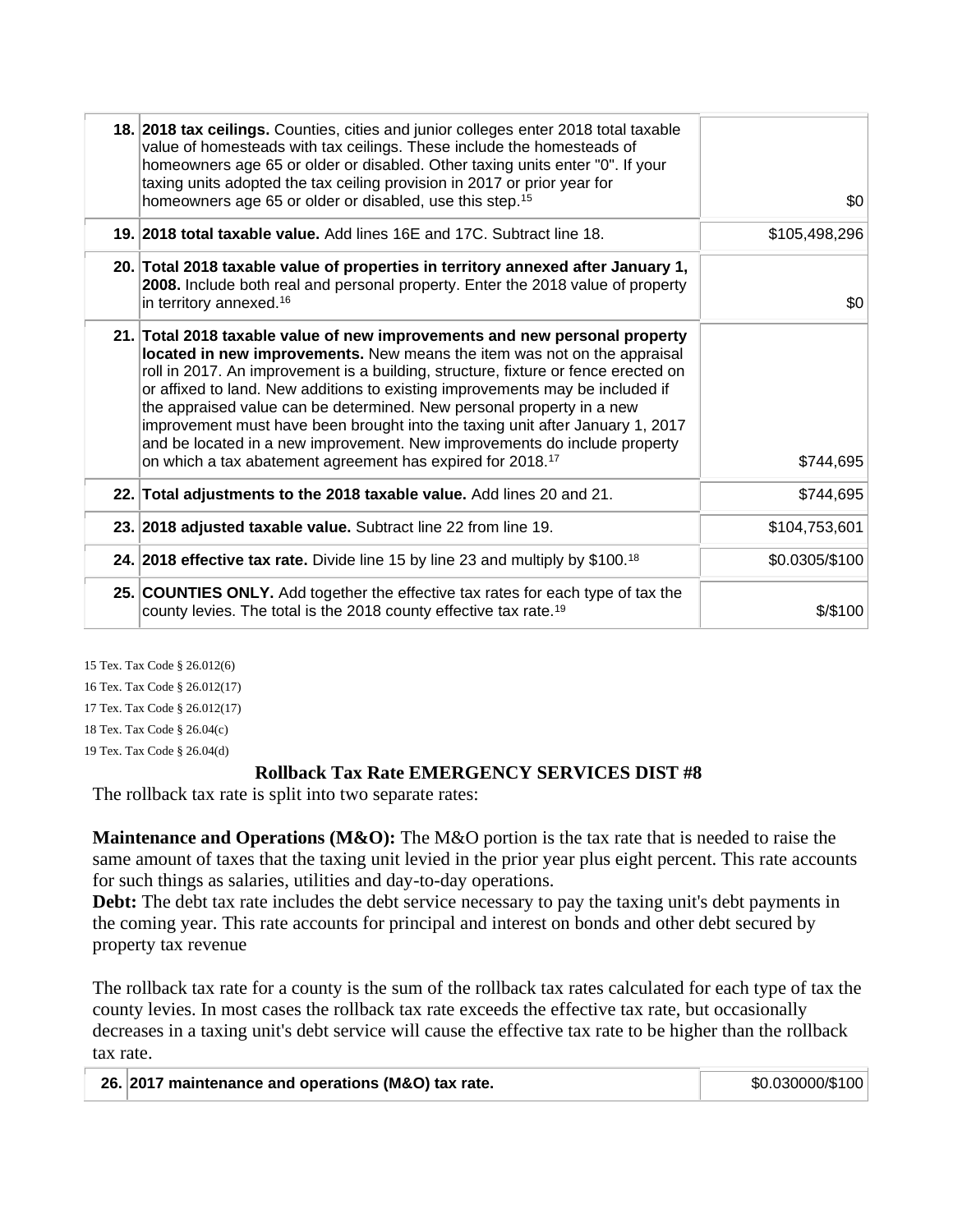|      | 27. 2017 adjusted taxable value. Enter the amount from line 11.                                                                                                                                                                                                                                                                                                                                                                                                                                                                                                                                                                   |           | \$106,541,628 |
|------|-----------------------------------------------------------------------------------------------------------------------------------------------------------------------------------------------------------------------------------------------------------------------------------------------------------------------------------------------------------------------------------------------------------------------------------------------------------------------------------------------------------------------------------------------------------------------------------------------------------------------------------|-----------|---------------|
| 28.1 | 2017 M&O taxes.                                                                                                                                                                                                                                                                                                                                                                                                                                                                                                                                                                                                                   |           |               |
|      | A. Multiply line 26 by line 27 and divide by \$100.                                                                                                                                                                                                                                                                                                                                                                                                                                                                                                                                                                               | \$31,962  |               |
|      | B. Cities, counties and hospital districts with<br>additional sales tax: Amount of additional sales<br>tax collected and spent on M&O expenses in 2017.<br>Enter amount from full year's sales tax revenue<br>spent for M&O in 2017 fiscal year, if any. Other<br>units, enter "0." Counties exclude any amount that<br>was spent for economic development grants from<br>the amount of sales tax spent.                                                                                                                                                                                                                          | $+$ \$0   |               |
|      | C. Counties: Enter the amount for the state criminal<br>justice mandate. If second or later year, the amount<br>is for increased cost above last year's amount.<br>Other units, enter "0."                                                                                                                                                                                                                                                                                                                                                                                                                                        | $+ $0$    |               |
|      | D. Transferring function: If discontinuing all of a<br>department, function or activity and transferring it to<br>another unit by written contract, enter the amount<br>spent by the unit discontinuing the function in the<br>12 months preceding the month of this calculation.<br>If the unit did not operate this function for this 12-<br>month period, use the amount spent in the last full<br>fiscal year in which the unit operated the function.<br>The unit discontinuing the function will subtract this<br>amount in H below. The unit receiving the function<br>will add this amount in H below. Other units, enter |           |               |
|      | "0."                                                                                                                                                                                                                                                                                                                                                                                                                                                                                                                                                                                                                              | $+/-$ \$0 |               |

## **Rollback Tax Rate (continued) EMERGENCY SERVICES DIST #8**

| (cont.) | 28. E. Taxes refunded for years preceding tax year<br>2017: Enter the amount of M&O taxes refunded in<br>the preceding year for taxes before that year.<br>Types of refunds include court decisions, Tax<br>Code Section 25.25(b) and (c) corrections and<br>Tax Code Section 31.11 payment errors. Do not<br>include refunds for tax year 2017. This line applies<br>only to tax years preceding tax year 2017. | $+$ \$0 |          |
|---------|------------------------------------------------------------------------------------------------------------------------------------------------------------------------------------------------------------------------------------------------------------------------------------------------------------------------------------------------------------------------------------------------------------------|---------|----------|
|         | F. Enhanced indigent health care expenditures:<br>Enter the increased amount for the current year's<br>enhanced indigent health care expenditures<br>above the preceding tax year's enhanced indigent<br>health care expenditures, less any state<br>assistance.                                                                                                                                                 | $+$ \$0 |          |
|         | G. Taxes in tax increment financing (TIF): Enter<br>the amount of taxes paid into the tax increment<br>fund for a reinvestment zone as agreed by the<br>taxing unit. If the unit has no 2018 captured<br>appraised value in Line 16D, enter "0."                                                                                                                                                                 | - \$0   |          |
|         | H. Adjusted M&O Taxes. Add A, B, C, E and F. For<br>unit with D, subtract if discontinuing function and<br>add if receiving function. Subtract G.                                                                                                                                                                                                                                                                |         | \$31,962 |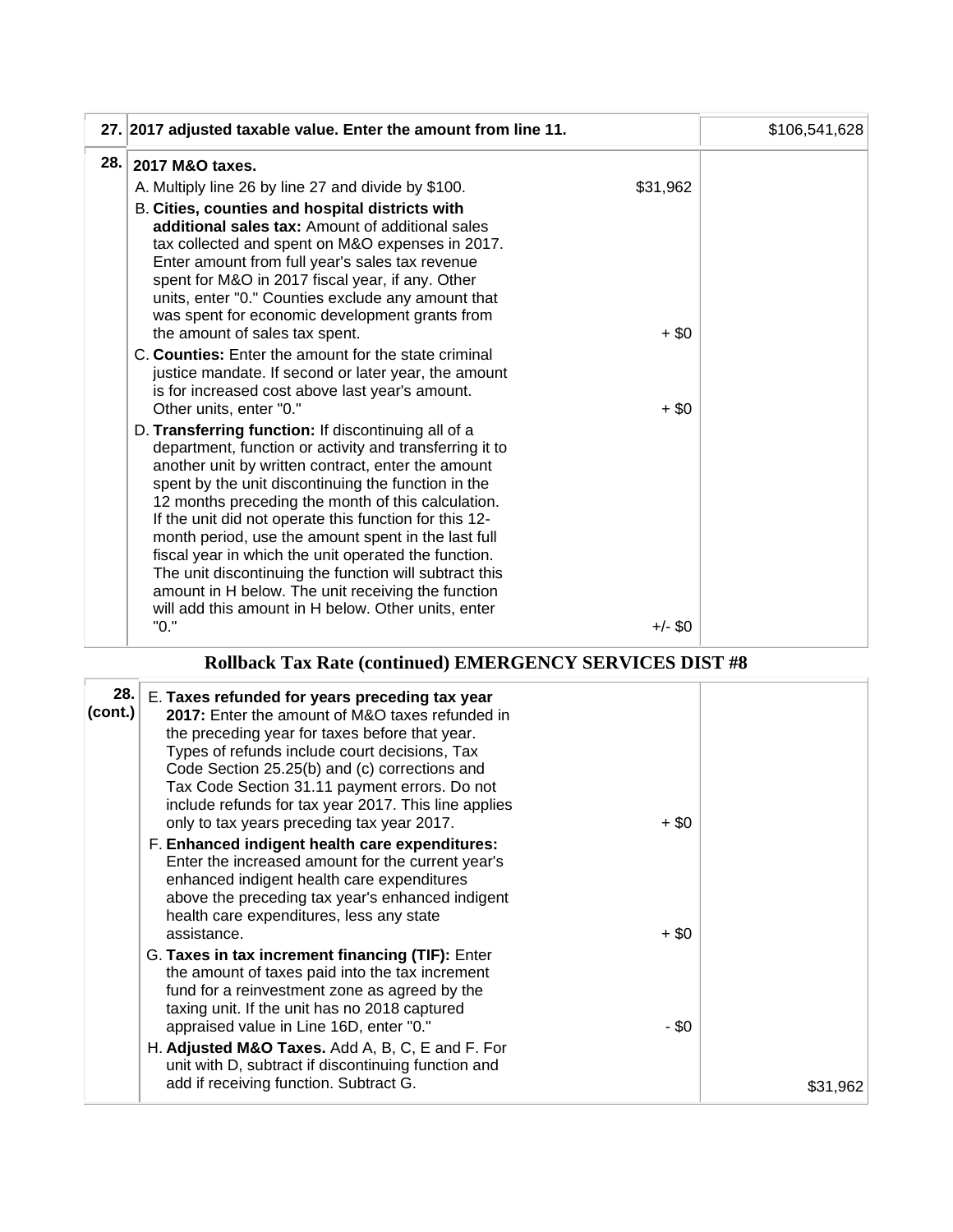| 29. 2018 adjusted taxable value.<br>Enter line 23 from the Effective Tax Rate Worksheet.                 | \$104,753,601  |
|----------------------------------------------------------------------------------------------------------|----------------|
| 30. 2018 effective maintenance and operations rate.<br>Divide line 28H by line 29 and multiply by \$100. | \$0.0305/\$100 |
| 31. 2018 rollback maintenance and operation rate.<br>Multiply line 30 by 1.08.                           | \$0.0329/\$100 |

#### **Rollback Tax Rate (continued) EMERGENCY SERVICES DIST #8**

| 32. | Total 2018 debt to be paid with property taxes and additional sales tax<br>revenue.<br>"Debt" means the interest and principal that will be paid on debts that:<br>(1) are paid by property taxes,<br>(2) are secured by property taxes,<br>(3) are scheduled for payment over a period longer than one year and<br>(4) are not classified in the unit's budget as M&O expenses.<br>A: Debt also includes contractual payments to other<br>taxing units that have incurred debts on behalf of this<br>taxing unit, if those debts meet the four conditions<br>above. Include only amounts that will be paid from<br>property tax revenue. Do not include appraisal district |                |
|-----|-----------------------------------------------------------------------------------------------------------------------------------------------------------------------------------------------------------------------------------------------------------------------------------------------------------------------------------------------------------------------------------------------------------------------------------------------------------------------------------------------------------------------------------------------------------------------------------------------------------------------------------------------------------------------------|----------------|
|     | budget payments.<br>Enter debt amount.<br>\$0                                                                                                                                                                                                                                                                                                                                                                                                                                                                                                                                                                                                                               |                |
|     | B: Subtract unencumbered fund amount used to<br>reduce total debt.<br>-\$0                                                                                                                                                                                                                                                                                                                                                                                                                                                                                                                                                                                                  |                |
|     | $-\$0$<br>C: Subtract amount paid from other resources.                                                                                                                                                                                                                                                                                                                                                                                                                                                                                                                                                                                                                     |                |
|     | D: Adjusted debt. Subtract B and C from A.                                                                                                                                                                                                                                                                                                                                                                                                                                                                                                                                                                                                                                  | \$0            |
|     | 33. Certified 2017 excess debt collections. Enter the amount certified by the<br>collector.                                                                                                                                                                                                                                                                                                                                                                                                                                                                                                                                                                                 | \$0            |
|     | 34. Adjusted 2018 debt. Subtract line 33 from line 32D.                                                                                                                                                                                                                                                                                                                                                                                                                                                                                                                                                                                                                     | \$0            |
|     | 35. Certified 2018 anticipated collection rate. Enter the rate certified by the<br>collector. If the rate is 100 percent or greater, enter 100 percent.                                                                                                                                                                                                                                                                                                                                                                                                                                                                                                                     | 0.000000%      |
|     | 36. 2018 debt adjusted for collections. Divide line 34 by line 35.                                                                                                                                                                                                                                                                                                                                                                                                                                                                                                                                                                                                          | \$0            |
|     | 37. 2018 total taxable value. Enter the amount on line 19.                                                                                                                                                                                                                                                                                                                                                                                                                                                                                                                                                                                                                  | \$105,498,296  |
|     | 38. 2018 debt tax rate. Divide line 36 by line 37 and multiply by \$100.                                                                                                                                                                                                                                                                                                                                                                                                                                                                                                                                                                                                    | \$0.0000/\$100 |
|     | 39. 2018 rollback tax rate. Add lines 31 and 38.                                                                                                                                                                                                                                                                                                                                                                                                                                                                                                                                                                                                                            | \$0.0329/\$100 |
|     | 40. COUNTIES ONLY. Add together the rollback tax rates for each type of tax the<br>county levies. The total is the 2018 county rollback tax rate.                                                                                                                                                                                                                                                                                                                                                                                                                                                                                                                           | $$$ /\$100     |

#### **Total Tax Rate**

Indicate the applicable total tax rates as calculated above. Effective Tax Rate (Line 24; line 25 for counties; or line 46 if adjusted for sales tax) \$0.0305 Rollback Tax Rate (Line 39; line 40 for counties; or line 48 if adjusted for sales tax) \$0.0329